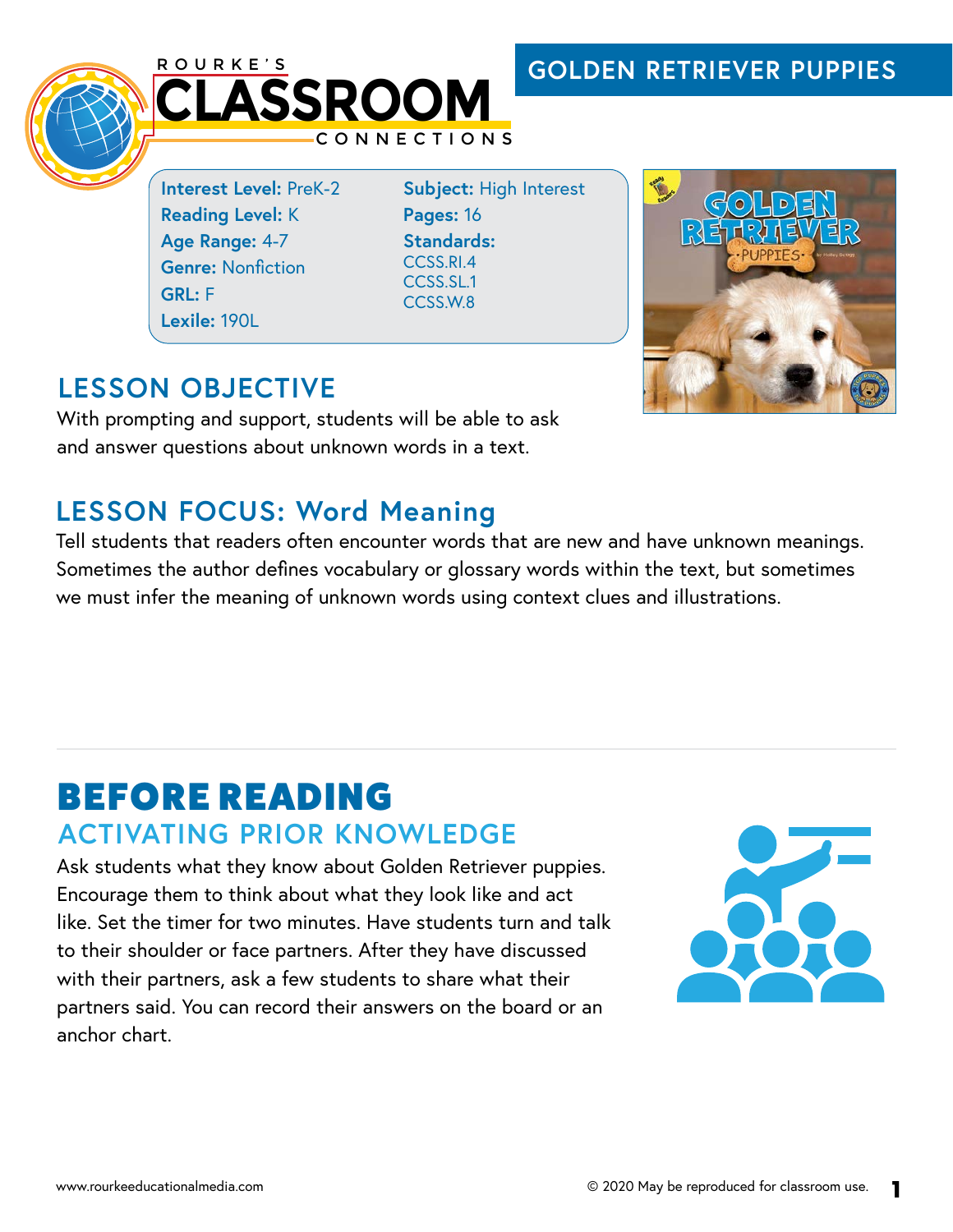**2** © 2020 May be reproduced for classroom use. www.rourkeeducationalmedia.com www.rourkeeducationalmedia.com © 2020 May be reproduced for classroom use. **3**

## **PREVIEW AND PREDICT**

Have students study the cover of the book. Ask them to describe what they see and share what they think they will learn in the book. Engage students in a book walk. Show them the table of contents, photo glossary, and a sample of pages and photographs. Think aloud and model the process of predicting before reading. Explain that predicting is when we use what we know to make a guess before we read.

# AS YOU READ

Read the book aloud. During reading, stop and talk about any bold or unknown words. Create a chart that includes the following headings: *Word, What We Infer It Means* and *What Helped Us*. As you stop and talk about unknown words, use the chart to track your thinking. As you are filling in the chart, think aloud how to infer the meaning of unknown words. After you model a few words, ask students to help you complete the rest of the chart as you are reading the book.





# AFTER YOU READ

After reading the book, engage in a class discussion about the words that you wrote on the chart and the clues used to determine the meaning. Choose a word in the book that you did not add to the chart. Have students turn and talk to their shoulder partners about what the word might mean. Tell them to be prepared to share the clues that helped them determine the meaning. Follow up with a recap of inference and context clues if needed.

### **SUGGESTED AFTER READING ASSESSMENT QUESTIONS (Encourage students to look back in the text to support their answers):**

- 1. What do Golden Retriever puppies look like?
- 2. What do Golden Retriever puppies act like?
- 3. What can a Golden Retriever puppy learn to do?
- 4. What does the word *fetch* mean? How do you know?



# **STUDENT EXTENSION ACTIVITY -** *GOLDEN RETRIEVER PUPPIES*

### **1. Complete the Frayer Model Graphic Organizer for an unknown word in the text.**

### **Directions:**

- 1. Write a word in the center of the chart. Include an illustration.
- 2. Define the word (in the Definition box).
- 3. Write some facts/characteristics about it (in the Facts/Characteristics box). 4. Provide examples about its use.
- 5. Provide non-examples.